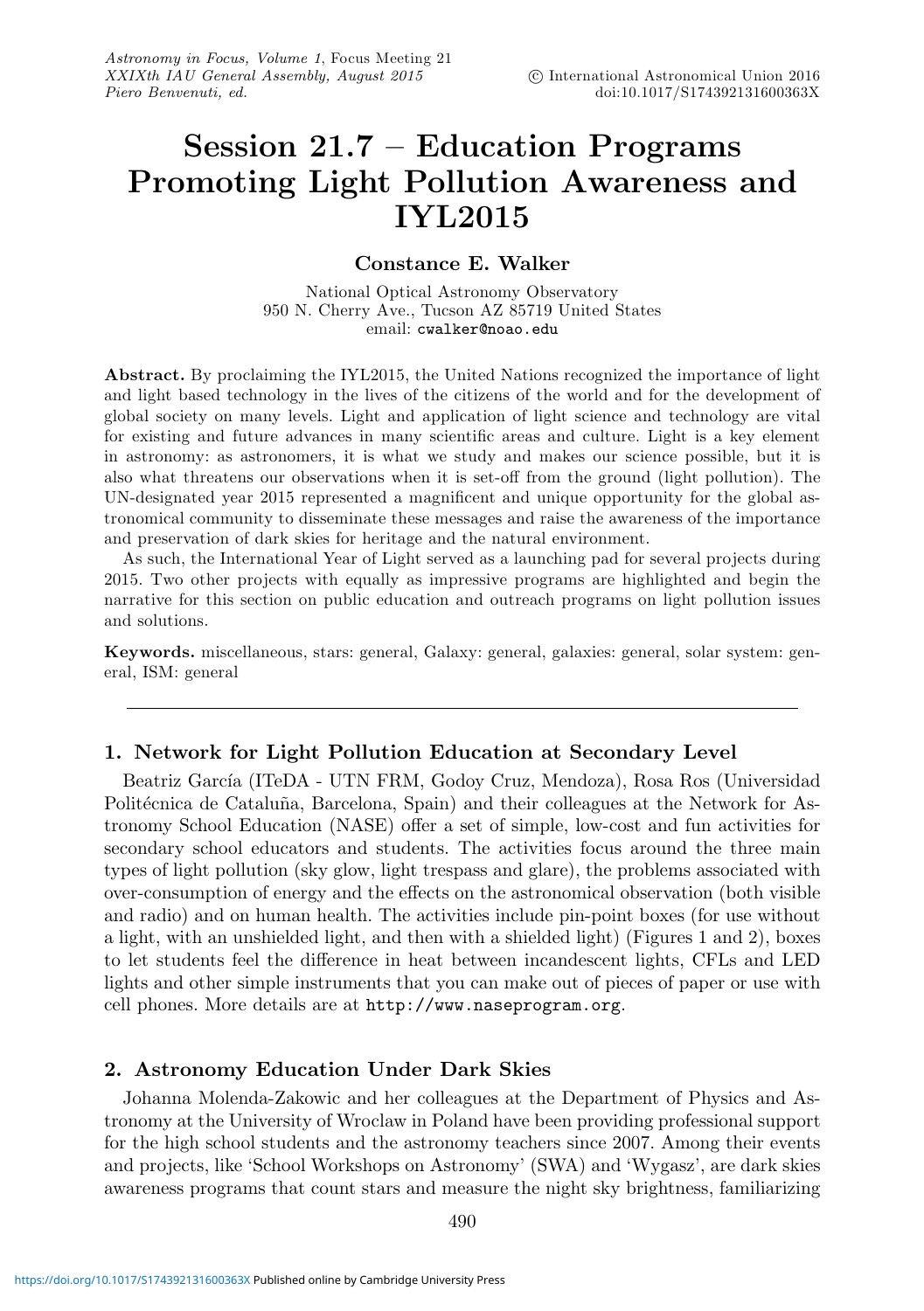

Figure 1: An activity on Sky Glow using a cardboard box with holes punched for a constellation, two 7" maglights with removable reflectors and two ping pong balls (one half painted) each with a small hole for the maglight bulb.



Figure 2: The Sky Glow activity in action. Which light fixture works better? With or without the top of the globe light blocked (e.g., the half-painted ping pong ball)?

teachers and students with the idea and the necessity of protecting the dark sky. All those activities are organized either in the Izera Dark-Sky Park in Poland or in other carefully selected locations in which the beauty of the dark night sky can be appreciated. Understanding dark skies awareness allows for enjoyment of other astronomy activities. Students work in groups on particular assignments such as learning about astrophotography, lenses, star maps, spectroscopy and even how to build a cloud chamber.

#### **3. Dark Skies Rangers**

Creating awareness about the importance of protecting our dark skies is the main goal of the Dark Skies Rangers project, a joint effort of the Galileo Teacher Training Program (Rosa Doran, Nucleo Interativo de Astronomia) and the National Optical Astronomy Observatory (Connie Walker). Hundreds of schools and thousands of students have been reached by this program. In particular, students in several municipalities in Portugal have conducted street light audits and produced suggestions on how to enhance (illumination) energy efficiency in specific urban areas. During the International Year of Light, efforts to export the successful Portuguese experience to other countries are being undertaken. The recipe is simple: train teachers, engage students, foster the participation of the local community and involve local authorities in the process.

Dark Skies Rangers activities focus on inquiry-based learning. The students are involved in making observations – when did the lights go on, when did they go off, what is the measure of light pollution, etc. Highlights of the program over the last two years involved an invitation to 1500 schools in Portugal to participate in a contest to create a student-designed calendar (Figure 5). Students have also designed special projects (Figures 3 and 4) and written letters to mayors with ideas for reducing light pollution (i.e. have sports games during the day to reduce need for lights at night). Students have designed three games: one for elementary schools, one for middle schools, and one for high school. The games take place on an imaginary island known for its biodiversity, but tourism wants to move in (Figure 6). The students deal with protecting biodiversity versus promoting commercialization. Between the IAU General Assembly and June 2016, there will be 120 workshops in more than 40 countries using Cosmic Light EDU kits that include 50 free light-based activities. The website has hangouts, resources, and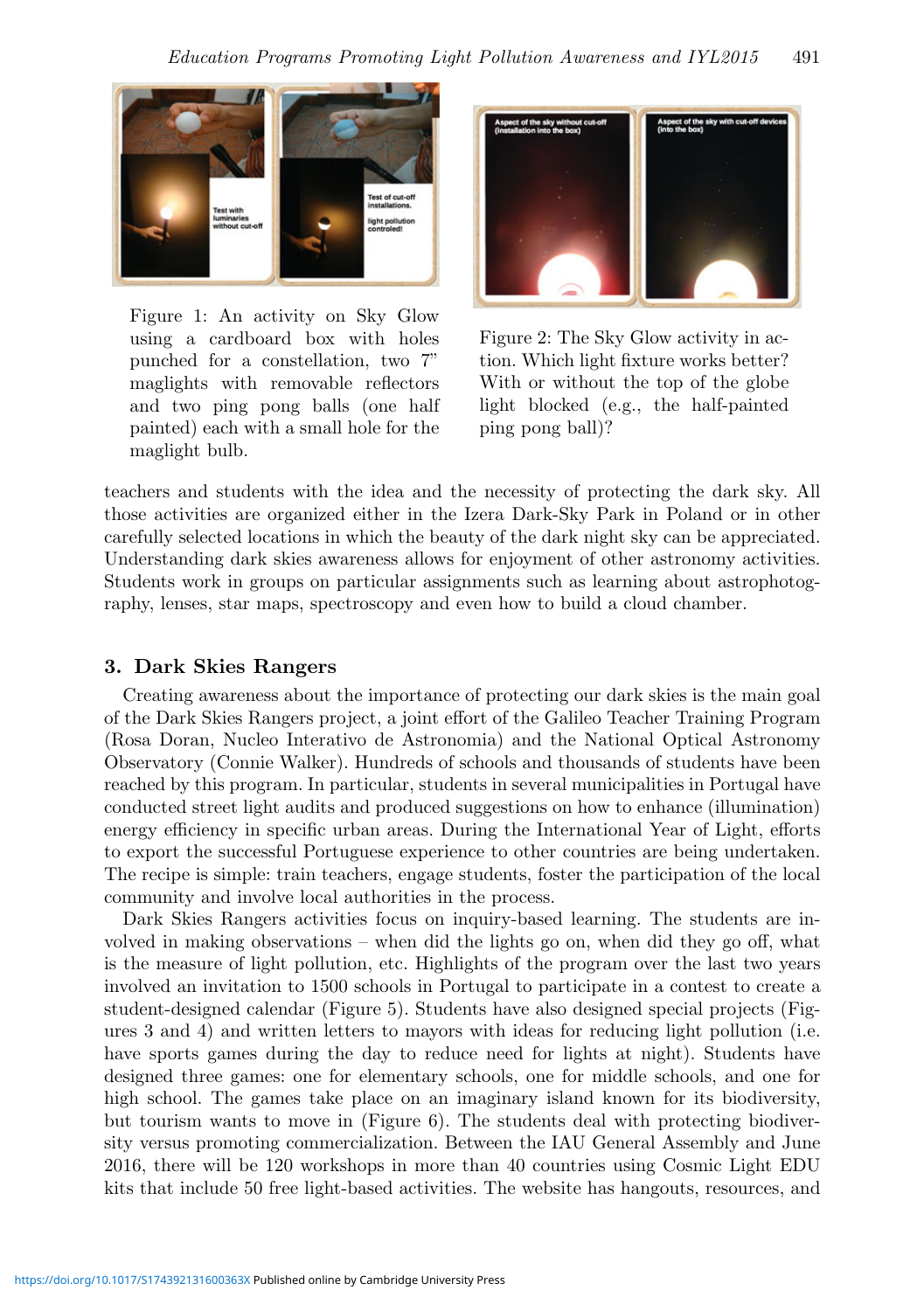

Figure 3: Student-made model of lighting and its effect on sea turtles.



Figure 5: One of the winning, studentdesigned games from the Dark Skies Rangers Contest. The objective was to create awareness for the growing problem of light pollution and its effects on our lives.



Figure 4: Student-made model of good and bad lighting.



Figure 6: Another student-designed game winner from the Dark Skies Rangers Contest.

activities: http://nuclio.org/cosmiclightedukit/. As a final comment, education isn't always from the top down. This project shows the power of using the energy of children bottom-up.

# **4. IYL2015 and "Cosmic Light" Message: Awareness and Dissemination in the UK**

Global and National initiatives for the International Year of Light have been taking place during 2015 (and will beyond). As an IYL National Committee and Gold Sponsor of IYL2015, the Department of Physical Sciences at The Open University in London has been carrying out IYL2015 activities in the UK. Lucia Marchetti from that department has provided an overview here of what the activities are, how they developed their National Programme and how a long-lasting "Cosmic Light" communication strategy can be constructed to exploit the lessons learnt carrying out the IYL2015 UK year plan.

IYL2015 is cross-disciplinary educational and outreach program with more than 100 partners in 85 countries. The Institute of Physics is the coordinating body in the UK. Prince Andrew is the patron and has helped to promote its visibility. A special page on Cosmic Light has been created on the UK IYL webpage: www.light2015.org.uk. The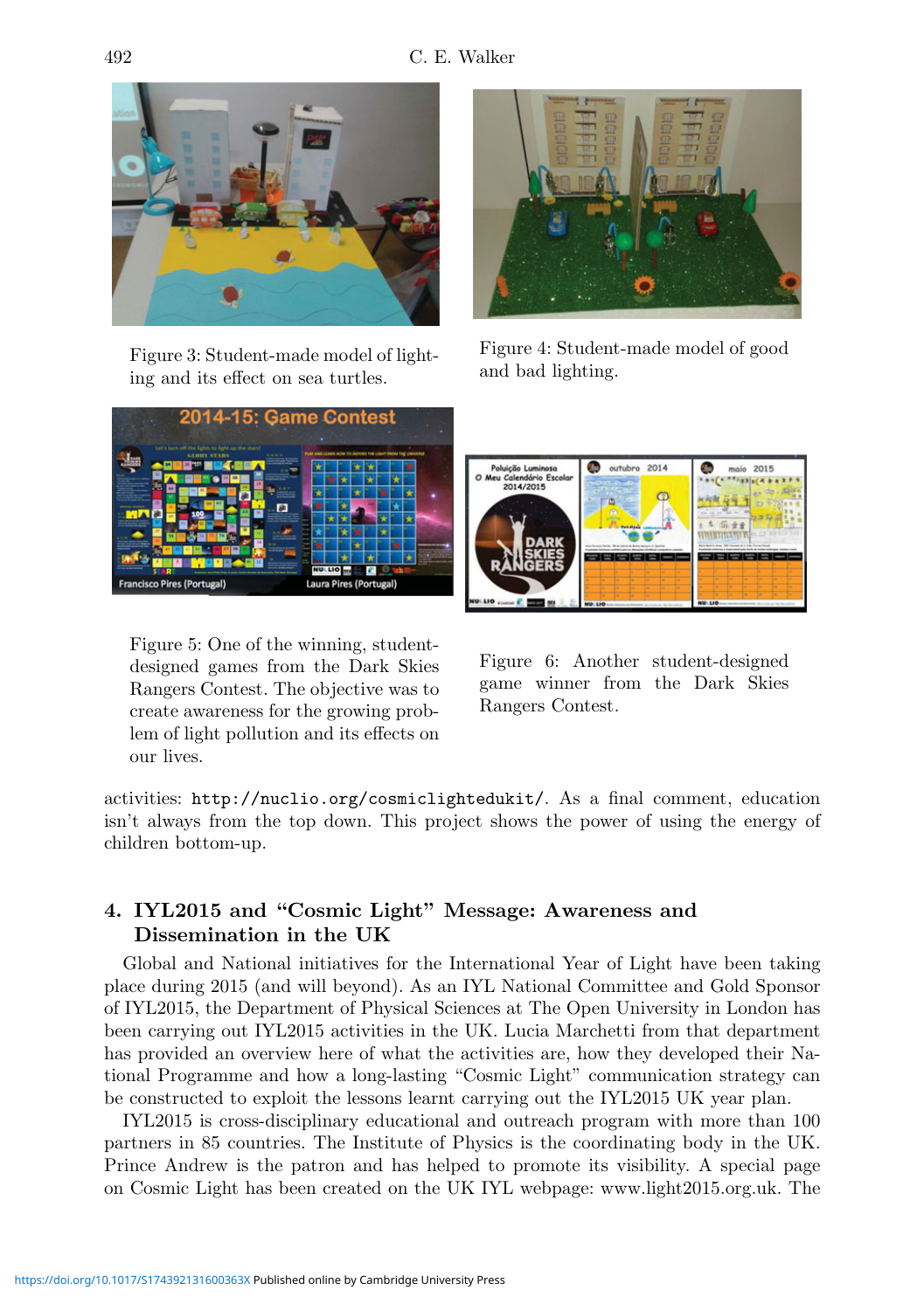



Figure 7: IYL2015 Global Open Lab Day promoted by CIE, May 9-25, any date, anytime, anywhere

Figure 8: The Skyglow Citizen-Science Campaign: Light Pollution and the UK's Changing Skies



Figure 9: The Skylight Opera: Students in 28 countries are creating a Science Opera about Cosmic Light, basing it on creative science learning and cross-border cooperation.

webpage provides a national calendar, but also is a way for people to participate in global projects, like Global Open Lab Days (Figure 7). One of the special projects is Skyglow, which compares the light at night from 1992 to the present (Figure 8). The website is building a page of education resources in 5 areas of the spectrum, delineated by age groups. Materials are being promoted through the Open University. There are Open University experiments online. An event has been organized for Parliament during British Science Week. Various exhibits have been organized including a traveling photography exhibit and a special event at a museum. A soapboxscience.org event is to be held. (Soapbox Science is a novel public outreach platform for promoting women scientists and the science they do.) A citizen science project is to measure the speed of light (www.speedoflight2015.co.uk). The solar eclipse in March 2015 was used engage the public. Many countries are involved in the Skylight opera (Figure 9). The Skylight opera web platform has been used to communicate with schools all around the world. The UK IYL team is also partnering with Lunar Mission One, which has a presence at the British Science Festival in September, and is doing projects with museums.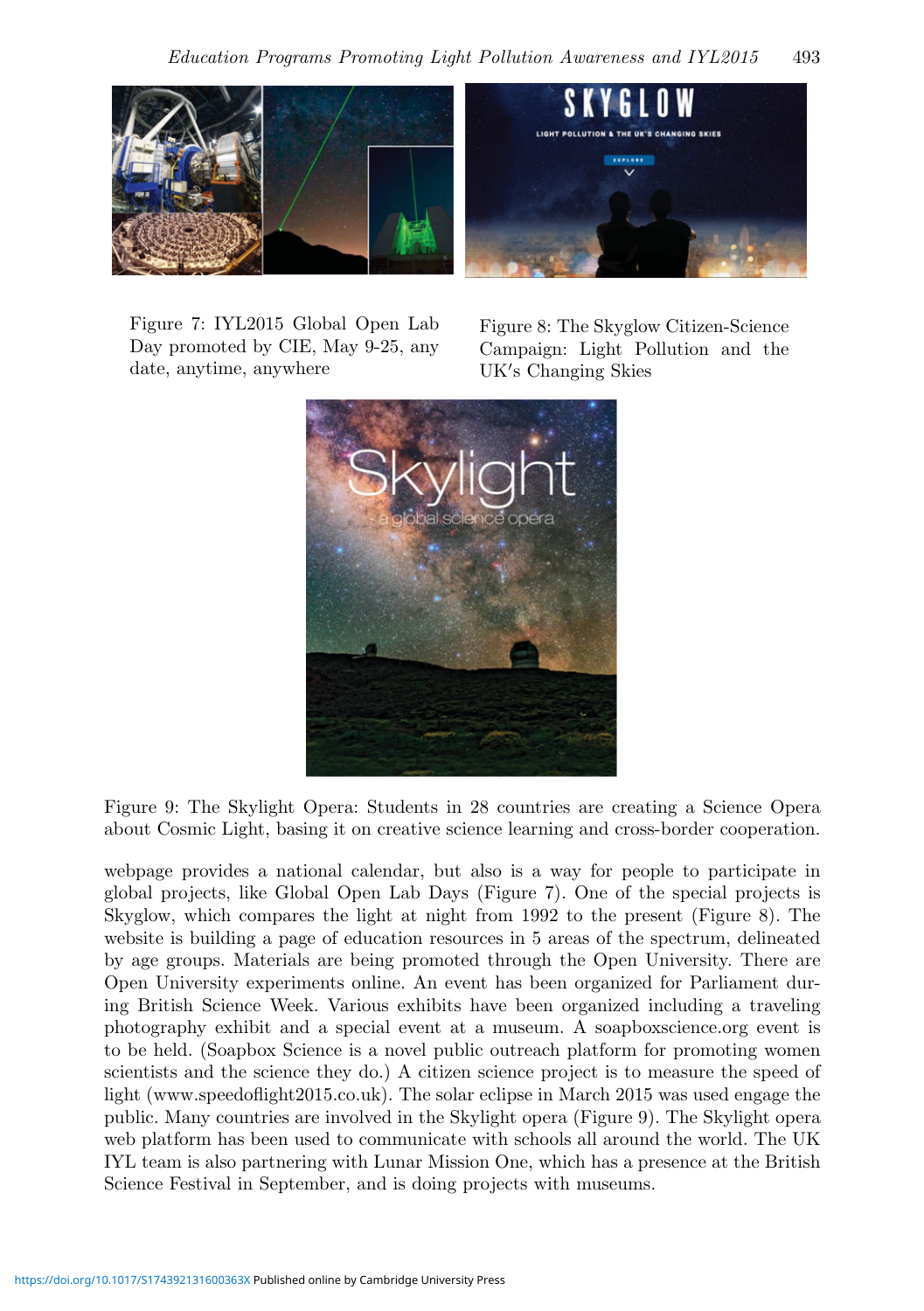

Figure 10: Countries worldwide registered for the Cosmic Light EDU kit and training.

## **5. Cosmic Light EDU Kit**

The main aim of this project is to involve schools around the globe in awareness campaigns in the framework of the International Year of Light. The project is a joint collaboration between Rosa Doran (lead) and Thilina Heenatigala at Nucleo Interativo de Astronomia (NUCLIO), Lina Canas at the IAU Office of Astronomy Outreach (IAU OAD), Pedro Russo at the University of Leiden, and Connie Walker at the National Optical Astronomy Observatory (NOAO). The project is features a tool kit, the Cosmic Light Educational Kit, with simple tools to address the proposed thematic of the ephemeris, in particular, those related the nature of light, the impact of light on our knowledge of the Universe, and its importance for our existence. The richness of the networks involved in this project will also allow for a rich cultural interchange of experiences. The outlined campaign is reaching teachers and students all over the world. The kit contains components in material format and several digital tools and resources. Tutorials for its use and training is foreseen in the framework of this project. These will take diverse formats: face-to-face in some countries, asynchronous and synchronous formats, according to the possibilities and needs of each partner. Thematic hangouts, related to the main cornerstones of IYL2015 as well as to the components foreseen in this program, will be promoted into 2016. Accompanying training efforts will be implemented in order to empower teachers to the full exploitation of the kit and its different components.

The project aims to target diverse social and cultural audiences and has topics related to light in its rich variety and impact. Light as a source of life, light as a source of knowledge, light from the past, light from the future, light for inclusion. Colours we see and colours we don't see. A special component designed for children with visual impairment will be incorporated in the kit.

Over 120 workshops taking place from July 2015 through June 2016 are registered in the Cosmic Light EDU page coming from over 42 different countries (Figure 10). With the support of the Office of Astronomy Outreach, all workshop promoters registered until end of September will receive a package with a few resources donated by different institutions and resources in digital format of the kit on a pen drive. For more information on the Cosmic Light EDU kit, see http://nuclio.org/cosmiclightedukit.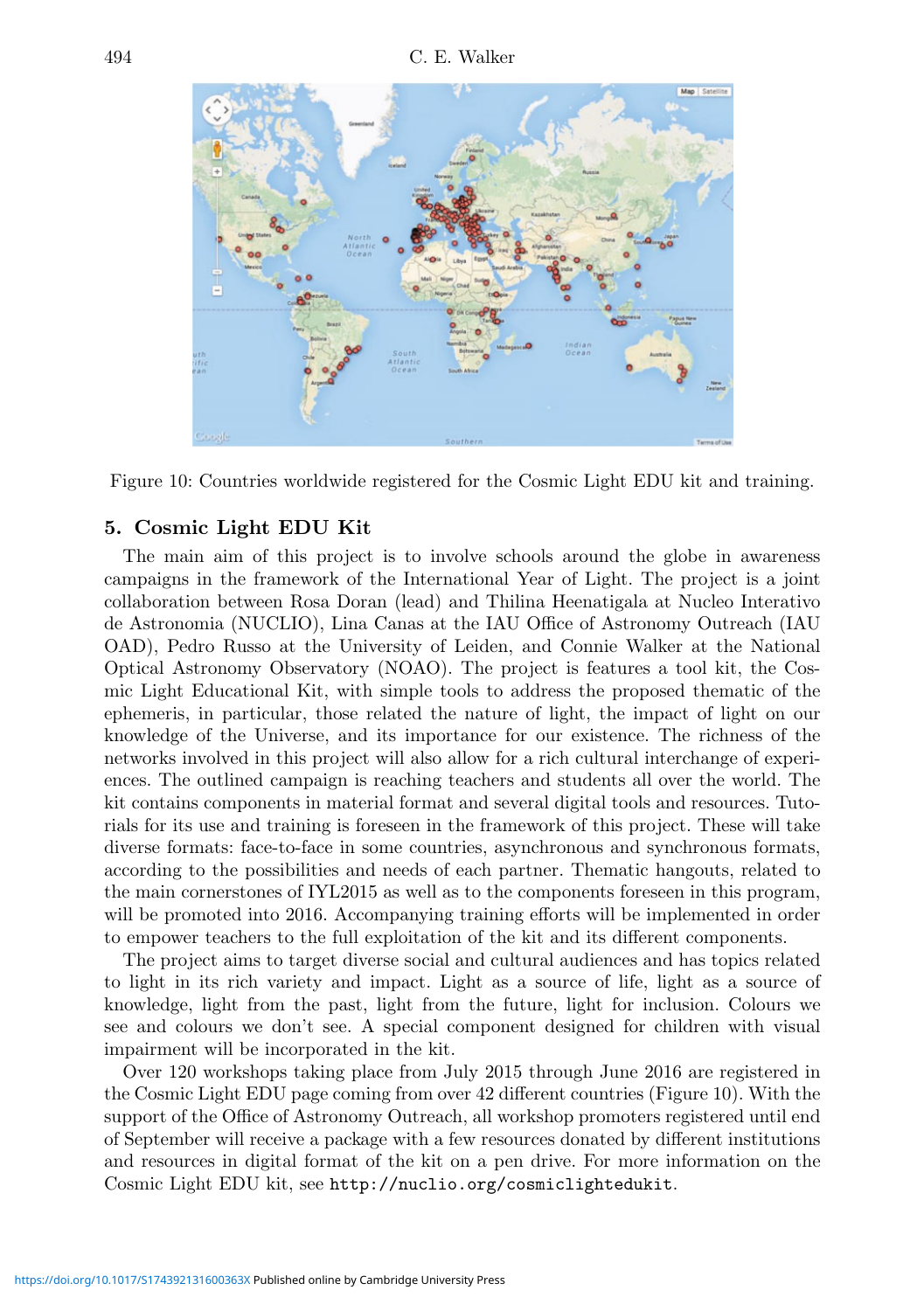# **6. The Quality Lighting Teaching Kit: Educating the Public about the Dark Side of IYL2015**

Poor quality lighting not only impedes astronomy research and our right to see a starry night sky, but creates safety issues, affects human circadian sensitivities, disrupts ecosystems, and wastes billions of dollars/year in energy consumption. It also leads to excess carbon emissions. How do you change the mindset of society that is used to turning night into day? You educate the next generation on quality lighting.

The United Nations-sanctioned International Year of Light in 2015 (IYL2015) provided an opportunity to increase public awareness of dark skies preservation, quality lighting, and energy conservation. The Education and Public Outreach (EPO) group, namely Constance E. Walker (Connie), Stephen M. Pompea and Rebecca Levy, at the U.S. National Optical Astronomy Observatory (NOAO) received a grant through the International Astronomical Union (IAU) and the Optical Society of America (OSA) to produce official "Quality Lighting Teaching Kits" (QLT Kits) for the IYL2015 cornerstone theme, "Cosmic Light". The QLT kit allows students to do creative problem solving using quality lighting. The files for the QLT kit (Figure 11) can be found at www.noao.edu/education/qltkit.php.)

The concepts and practices of quality lighting are explored through problem-based learning, hands-on/minds-on activities, as well as formative assessment probes. The six activities use quality lighting to solve realistic cases on how light pollution affects wildlife, the night sky, our eyes, energy consumption, safety, and light trespass into buildings. The impact of the kits is amplified by providing professional development using a tutorial video created at NOAO and conducting question and answer sessions via Google+ Hangouts for program instructors. The Quality Lighting Teaching Kit program leverages NOAO EPO's work over the last ten years in lighting and optics education (e.g., "Hands on Optics", the International Year of Astronomy's "Dark Skies Rangers", the IAU "Dark Skies Africa", and Arizona Public Service's "Dark Skies Yuma" programs).

The premise of the activities is that the instructor is the mayor of a fictitious city in which the students live (inspired by the City of the Future Poster). The mayor has been receiving complaints from citizens of the city, which all have to do with the lights in the city (stated on the Issues Poster). The students have been assembled into 6 different task forces, to determine the underlying problems expressed in each of the 6 complaint categories, as well as to come up with feasible solutions to those problems.

The students start by reading the information presented in their group's poster. The "Now Try This!" section gives instructions for an experiment, game, or activity to complete in order to gain more understanding of the problems they face. They use the materials in their box and/or envelope to complete the activity. Using what they know along with help from the Problem Solving Poster, the students brainstorm solutions to their problem. The students then carefully consider the implications (both positive and negative) of their solutions as well as any exceptions where their solutions may not work. They determine if there is any other information they need to better understand the problem or have better solutions. This may involve using the links provided or key ideas from the poster to research more about their problem and possible solutions.

#### 6.1. Example: Glare Poster and Activity

As one of the three main types of light pollution, glare is caused by an exposed light bulb. An overly bright bulb can severely impair vision, especially while driving at night. Glare is worse for older adults due to the presence of cataracts and loss of pupil control. In this activity, the students will explore glare from a "headlight" (a capless Mini-Maglite) at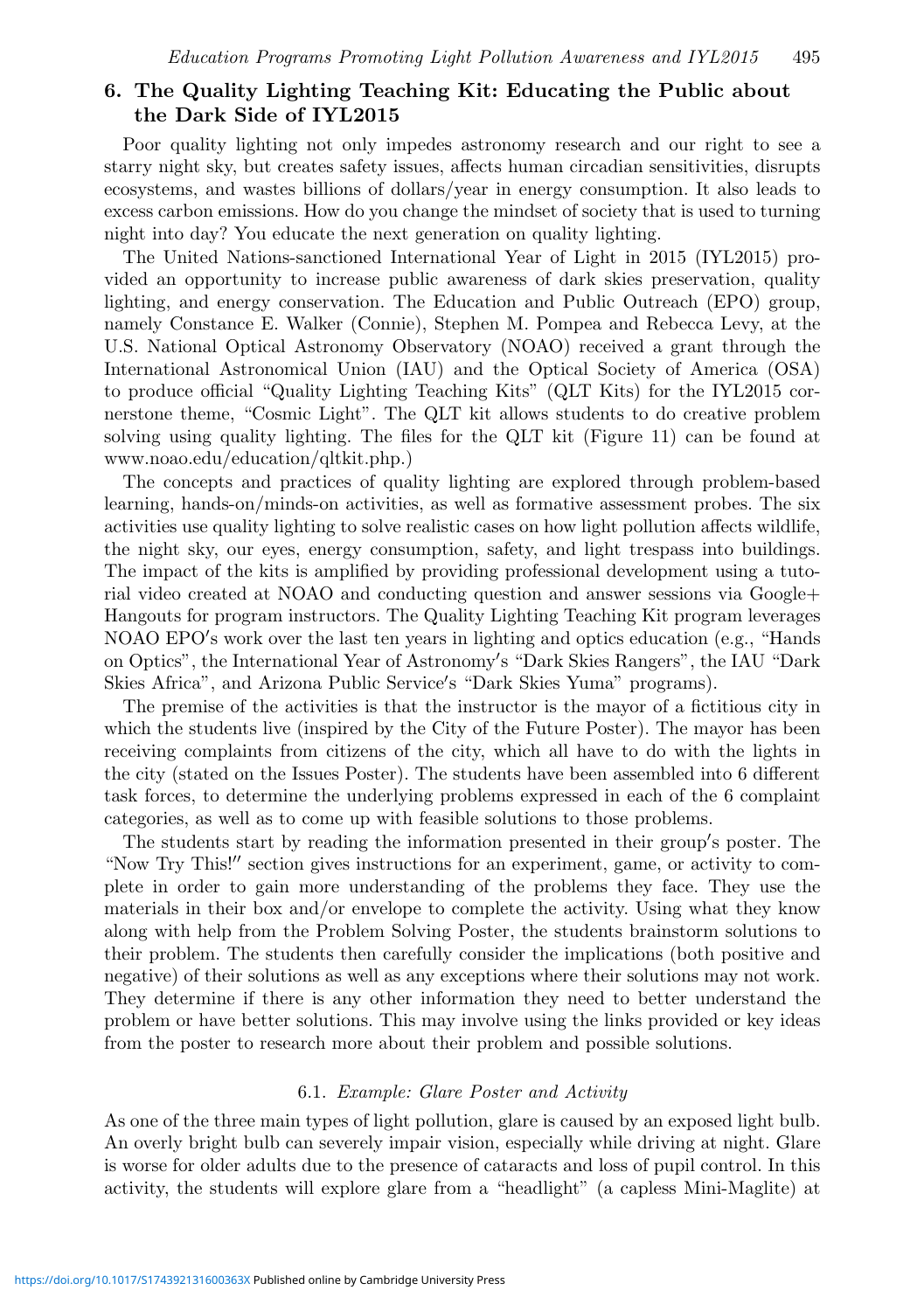496 C. E. Walker



Figure 11: The IYL2015 Quality Lighting Teaching Kit comes with materials for activities, handouts and posters on 6 different light pollution issues for use in student-led, problem-based learning.

night (in a darkened room). With an unshielded light source, students will see how glare affects their ability to read an eye chart 20 ft away. Layers of inkjet transparencies are used to simulate varying degrees of cataracts. The students then explore how cataracts (both with and without a glaring light) can impair their reading ability.

## 6.2. Example: Animals Poster and Activity

As a second example of the kit's activities, NOAO EPO staff designed a game for students to explore how light pollution affects animals, specifically birds. In the game they are Kirtland's Warblers, which migrate from the Bahamas to the Great Lakes region of the United States and back again. Along the way, they fly through many major cities. Each year, up to 1 billion birds are killed by crashing into buildings in North America alone. Lit buildings at night cause many of these deaths and injuries. Birds and other animals use the sun or stars to navigate, and the lights can confuse the animals causing them to circle the building and collapse from exhaustion. These issues are explored in the game. A great "Going Further" idea is to have students research and design a game centered on where they live and on an animal that is threatened by light pollution.

# 6.3. Capstone Presentations

A key component of problem-based learning is presenting methods and findings to an audience. After the students have completed their research involving one of the six activities, they present this information to the mayor of the city and other task groups. Presentations can take many forms, such as oral (e.g. Powerpoint) presentations, posters, videos, skits, songs, brochures, or pamphlets. After all groups have presented, the instructor leads a discussion in which the groups meld together their ideas. After the presentations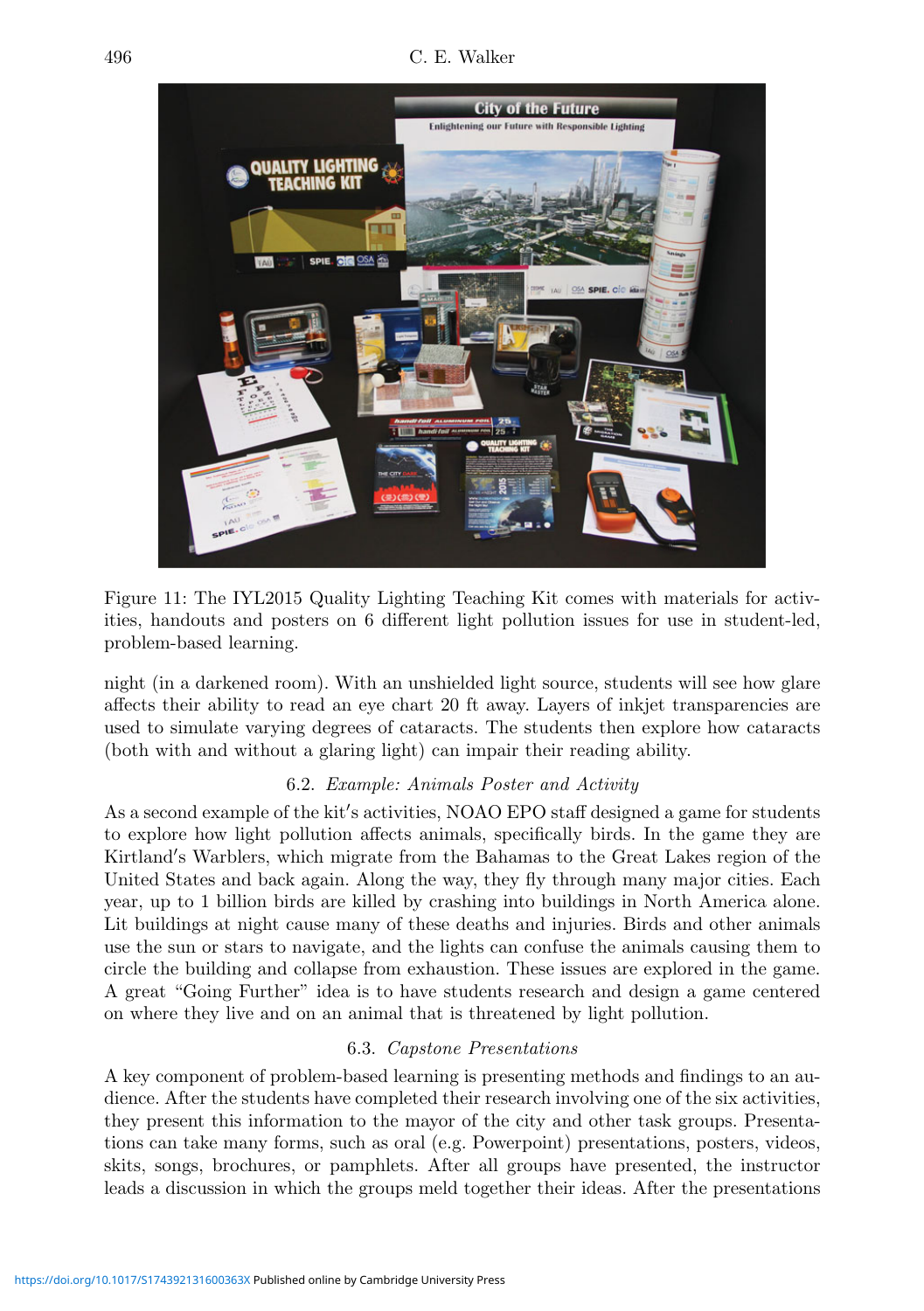

Figure 12: Earth Hour on March 28, 2015 kicked off an intensive year of astronomy outreach in Pittsburgh. This is before lights were turned off at 8:30pm.

Figure 13: Lights during Earth hour on March 28, 2015 went out from 8:30 to 9:30 pm in over fifty buildings downtown.

and discussion have concluded, the post-assessment is given, mainly to assess student understanding and growth during the project.

#### 6.4. Project Partners

NOAO's partners are International Commission on Illumination (CIE), the International Dark-Sky Association (IDA), International Society for Optics and Photonics (SPIE), the Optical Society (OSA) and the IAU Office of Astronomy for Development, with sponsorship from IAU and OSA. This is the first time that all six stakeholders have partnered in educating the public on the importance of quality lighting and its effects on society. Starting in December 2015, the partners are disseminating the kits to audiences worldwide.

## **7. Our Pittsburgh Constellation**

Riding on the Pittsburgh mayor's keen interest in astronomy and the ongoing change of 40,000 city lights from mercury and sodium vapor to shielded LEDs, Diane Turnshek from the Physics Department of Carnegie Mellon University in Pittsburgh, Pennsylvania, USA and her colleagues organized a series of city-wide celestial art projects to bring attention to the skies over Pittsburgh. Light pollution public talks were held at the University of Pittsburgh's Allegheny Observatory and other colleges. Earth Hour celebrations kicked off an intensive year of astronomy outreach in the city. Lights went out on March 28, 2015 from 8:30 to 9:30 pm in over fifty buildings downtown and in Oakland. Their art contest was announced at the De-Light Pittsburgh celebration at the Carnegie Science Center during Astronomy Weekend. "Our Pittsburgh Constellation" was an interactive Google map of all things astronomical in the city. Different colored stars marked locations of planetariums, star parties, classes, observatories, lecture series, museums, telescope manufacturers and participating art galleries. Contest entrants submitted artwork depicting their vision of the constellation figure that incorporated and connected all the "stars" in their custom city map. Throughout the year, over a dozen artists ran workshops on painting star clusters, galaxies, nebulae, comets, planets and aurorae with discussions of light pollution solutions and scientific explanations of what the patrons were painting, including demonstrations with emission tubes and diffraction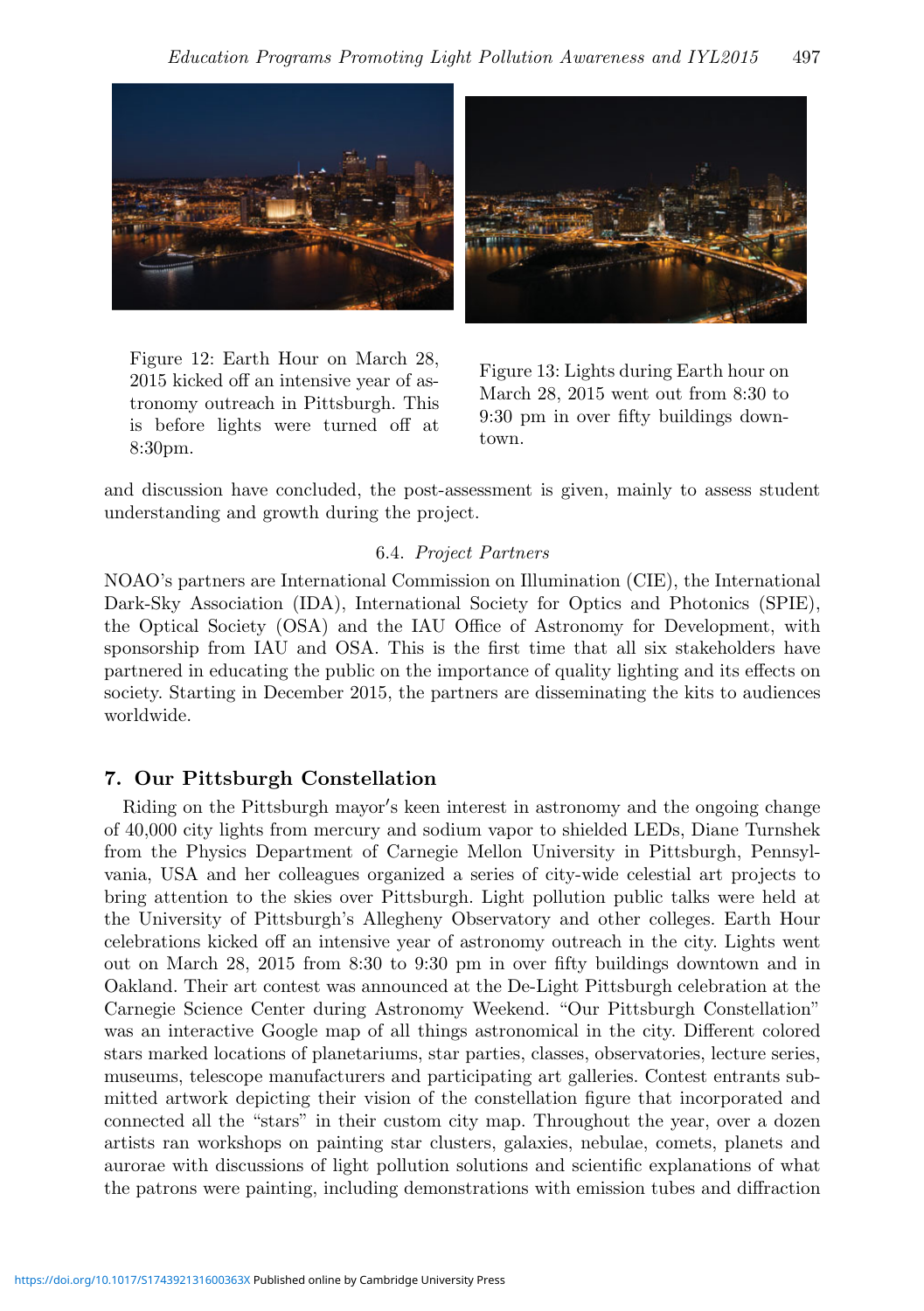

Figure 14: More than 23,000 Globe at Night campaign observations were measured from participants in 104 countries in 2016! A new world's record!)

grating glasses. The celestial art created in this International Year of Light was displayed at an art gallery as part of the City's Department of Innovation and Performance March 2016 Earth Hour gala. The organizers are thankful for the Astronomical Footprint grant from the Heinz Endowments, which allowed them to bring the worlds of science and art together to enact social change.

# **8. Globe at Night: From IYA2009 to the International Year of Light 2015 and Beyond**

Celebrating its tenth year, Globe at Night (www.globeatnight.org), directed by Constance E. Walker with Stephen M. Pompea at the U.S. National Optical Astronomy Observatory, is an international citizen-science campaign to raise public awareness of the impact of light pollution by inviting citizen-scientists to measure and submit their night sky brightness observations via a "web app" on any smart device or computer. Globe at Night was invited to be an official citizen-science program for the International Year of Light in 2015. By the end of 2015, Globe at Night exceeded all records for the number of observations in a year, topping at 23,000 observations from 104 countries and all 50 US states (Figure 13). 56% of the observations were taken with mobile devices (smart phones and tablets) versus desktops; nearly three-quarters of the mobile device measurements were made by iOS devices versus Android devices; 3 out of 5 mobile device measurements were with the Dark Sky Meter app and 1 out of 5 mobile device measurements were with the Loss of the Night app. (The data from both apps feed into the Globe at Night data base.) Nearly 9000 measurements included readings from the handheld Sky Quality Meters devices.

The overall results for limiting magnitudes were distributed as follows: 2030 measurements at Limiting Magnitude 1, 3285 measurements at Limiting Magnitude 2, 4827 measurements at Limiting Magnitude 3, 4290 measurements at Limiting Magnitude 4, 3410 measurements at Limiting Magnitude 5, 2759 measurements at Limiting Magnitude 6 and 248 measurements at Limiting Magnitude 7.

Twenty-two countries qualified for the "Over 100" Club for Globe at Night. Five countries got over 1000 measurements: United States (8216), Croatia (2276), South Korea (1568), Uruguay (1455) and Germany (1363). The other "Over 100" Club countries are: Poland (987), Japan (808), Chile (739), United Kingdom (669), Spain (477), Macedonia